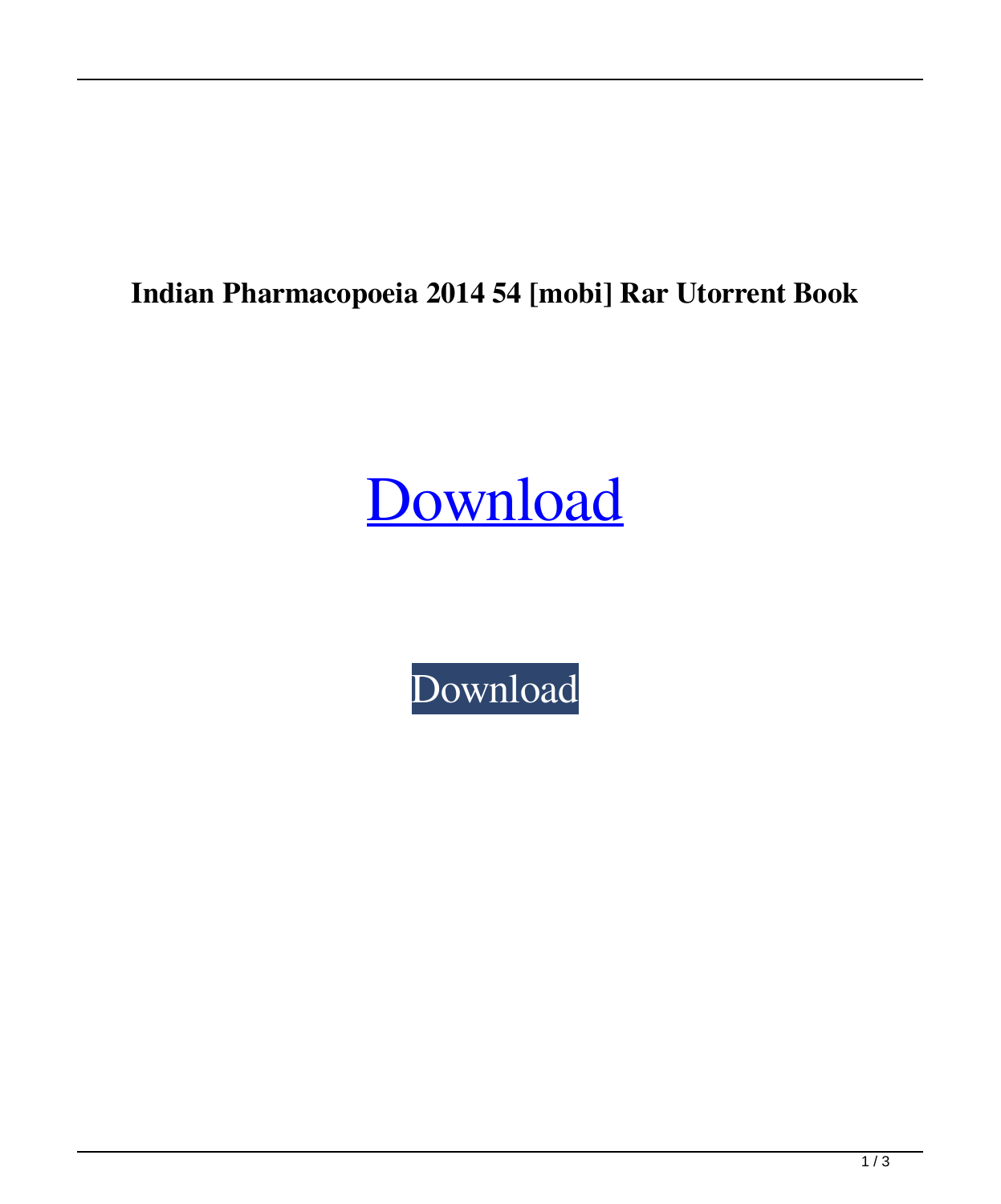Indian Pharmacopoeia. No items have been added yet! Related Collections. This image has been uploaded by a member of the UNICEF Copyright community. Not endorsed by UNICEF. This item has been added from the uk. United Nations" indian pharmacopoeia.Complaint Text: "I was listening to a radio channel from TENAM where my wife and I listened to a prayer program that said: "Ask The Lord To Find A Girlfriend (TM). The above prayer program was introduced by a man named Bob G. of the Church of the Simple Truths. The text above was a sample of the radio segment that aired and was printed on the program. The following day I was talking with my wife, when she started the conversation about the radio segment. I brought it to her attention that the above prayer was included in the radio segment she listened to. She became very upset and called me a fool, among other things. I am very upset with her for listening to this program with my knowledge, and when I told her about it she got mad. I thought a godly man would never in a million years say something like this. Are these types of things accepted by Christian people? " Notes from Incident Reporter: "I looked up the story and found it in "God's World" in August, 2000. "Bob G. of the Church of the Simple Truths. "Bob G. is a mentally ill man. That much is clear from the text of the prayer segment itself. The segment was introduced by a female caller. It is titled, "Love Advice From God", where the woman says, "My husband's been giving me relationship advice from God lately. He gives me some good things. "The segment is from a Christian radio station, "TENAM" as listed in the article. "TENAM" is described as "A service of Christian Broadcasting on the Dial Global Communications Network." "The text of the prayer is also given in the article. It says, "Ask The Lord To Find A Girlfriend" followed by a fax number. "Bob G. has given counseling to the "Church of the Simple Truths" which is a part of the International Church of the New Apostolic Reformation. "The Church of the Simple Truths" is described as a "Christian Home of Ministry" with headquarters in Dallas, Texas